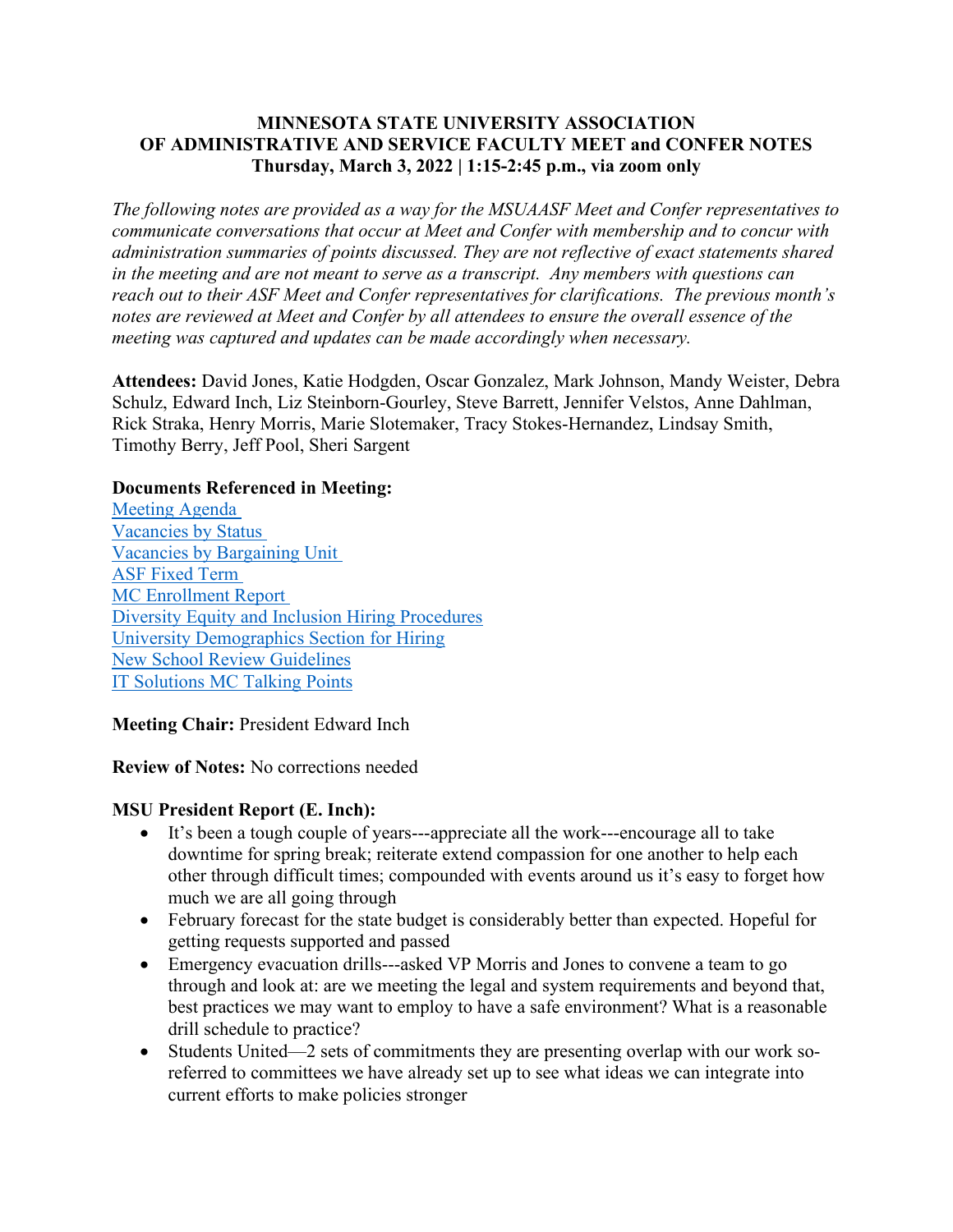- o 1) Diversity changes to DEI committee
- o 2) Sustainability and Climate change refer to Environmental Committtee

# **ASF President Report (M. Weister):**

- Theme this month is: Variety
- ASF Members—a lot of thoughts about flexible work, provided 7 pages of feedback to Steve and his committee. A lot to consider. When making decisions of where and when to work data can be helpful and should be taken into consideration.
- Celebrated ASF Enrichment Award Winner: Oscar Gonzalez
- The Accessibility Resource Office has experienced increased student appointments this spring. This may be due to the shift of office culture to a holistic model that uses a student-centric approach. ASF members , MAPE, AFSCME, and Management work together in collaboration to provide advocacy and services to our Maverick community to increase higher education access.
- State Officer ASF Elections coming up----Mankato ASF member, Jeff Pool is running for state VP role
- Local ASF Election—VP, Secretary and Negotiator up for election—would love your support in nominating candidates
- Looking forward to Spring break and a different pace

### **Vice President Student Affairs & Enrollment Management Report (D. Jones)**

- [MC Enrollment Report](https://mnscu-my.sharepoint.com/:b:/g/personal/dy6217wl_minnstate_edu/Eb2J8wY5jgdMhZTaMvC3RzkBF76c8QO4WiwlBFcaHnfXpQ?e=1oXc9P)
	- o Looking at last table in the enrollment report—looking at combined international and domestic count we are up by 25%; slicing it we are up by 4.5% for domestic which means we are up really high from membership by international students, a lot of hard work from your membership
- The Reporter had an article on Student Government updates
	- o They are not immune to budget pressures with declining enrollment and increased inflation,
	- o Conversations will be tough and I want to raise to your attention as your members and employees are impacted by their decisions on pragmatic and supportive dollars.
	- o Will hear and read more over next couple of weeks

### **HR Topics (S. Barrett)**

- [Vacancies by Status](https://mnscu-my.sharepoint.com/:b:/g/personal/dy6217wl_minnstate_edu/EQerTG5gbBJFpNjcdYrSCDQBGJnS2zG6sWpqoCgsz0BPCQ?e=nhH5gd)
- [Vacancies by Bargaining Unit](https://mnscu-my.sharepoint.com/:b:/g/personal/dy6217wl_minnstate_edu/ETVnK9L7tDRDn0F1SzHJUtkBtGDCri-bJXbviSNRer63WA?e=6sjhfE)
- [ASF Fixed Term](https://mnscu-my.sharepoint.com/:b:/g/personal/dy6217wl_minnstate_edu/EdqeGhKChphIgHMWUnTVz1MBNuNRg_3xzZMsPihno7DJyA?e=ZqdTvp)
- Vacancy Lists questions direct to Steve Barrett
- Workplace Environment Investigations –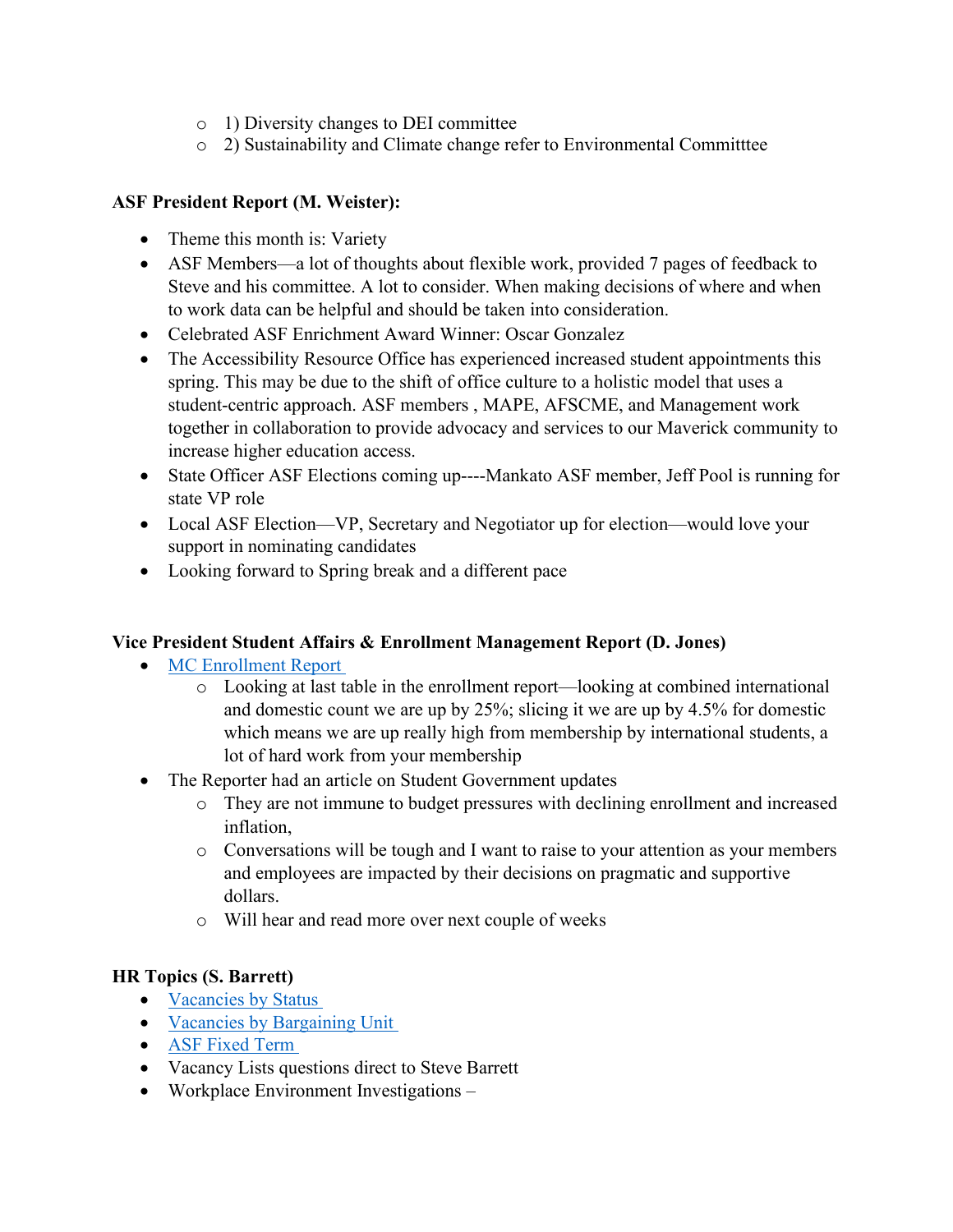- o lower than this time last year, expect more this spring
- o completing just over 30 days (at goal)
- Announced in President's newsletter—insurance through SEGIP, premium holiday for both individuals and the university in which they do not have to pay insurance premiums; will be seen in next 2 paychecks.

# **Budget (R. Straka)**

- Good news: State forecast \$9.3 billion surplus; \$3 billion of that will likely stay in reserves which leaves about \$6 billion to actually spend.
	- o A lot of proposals: tax cuts, spending, etc., limited talk about reducing bonding bill, a lot of support and more clarity in April about how it will affect operating budget
- SEGIP premium holiday will help with a little savings.
	- o Programmers don't know how to account so it may not show up on that end right away-
	- o Almost \$1.5 million impact to the University
	- o Helps to offset inflation in other areas
- Keep eyes on legislature over next month
	- o By Mid-April hopeful spending targets and supplemental budget bills

# **COVID-19 Updates (B. Martenson & D. Jones)**

- CDC has updated measures and system has done a full review of mitigation strategies. Recent as of March 1st
	- $\circ$  Face Coverings---counties in low and medium, as of March 1<sup>st</sup> can remove mask requirements. High transmission counties have the option to remove after March 4<sup>th</sup> and submit to system rationale.
		- Cabinet reviewed and our success due to following guidance so we believe it makes sense to continue mask mandate on our campus and monitor with spring break
	- o Transmission rate…lowest it's been in a while, just below 5%
	- $\circ$  Beginning March 14<sup>th</sup> no longer requiring testing/proof of vaccination for individuals in res. Halls or select groups. Exceptions NCAA, medical areas
	- o Out of State International travel—more responsibility being given back to campus. President Inch can make decisions
	- o Encouraging that after spring break faculty can bring to return in-person activities that were originally promised at registration
	- $\circ$  Decision on International Travel---likely this summer, depends on the receiving country (level 3/4 more hesitant, level 1 and 2 much more likely to approve) – President Inch
	- $\circ$  Is there a metric that would change our mind on the March 4<sup>th</sup> masking time line? (M. Weister)---medium or low would be the triggering event (President Inch).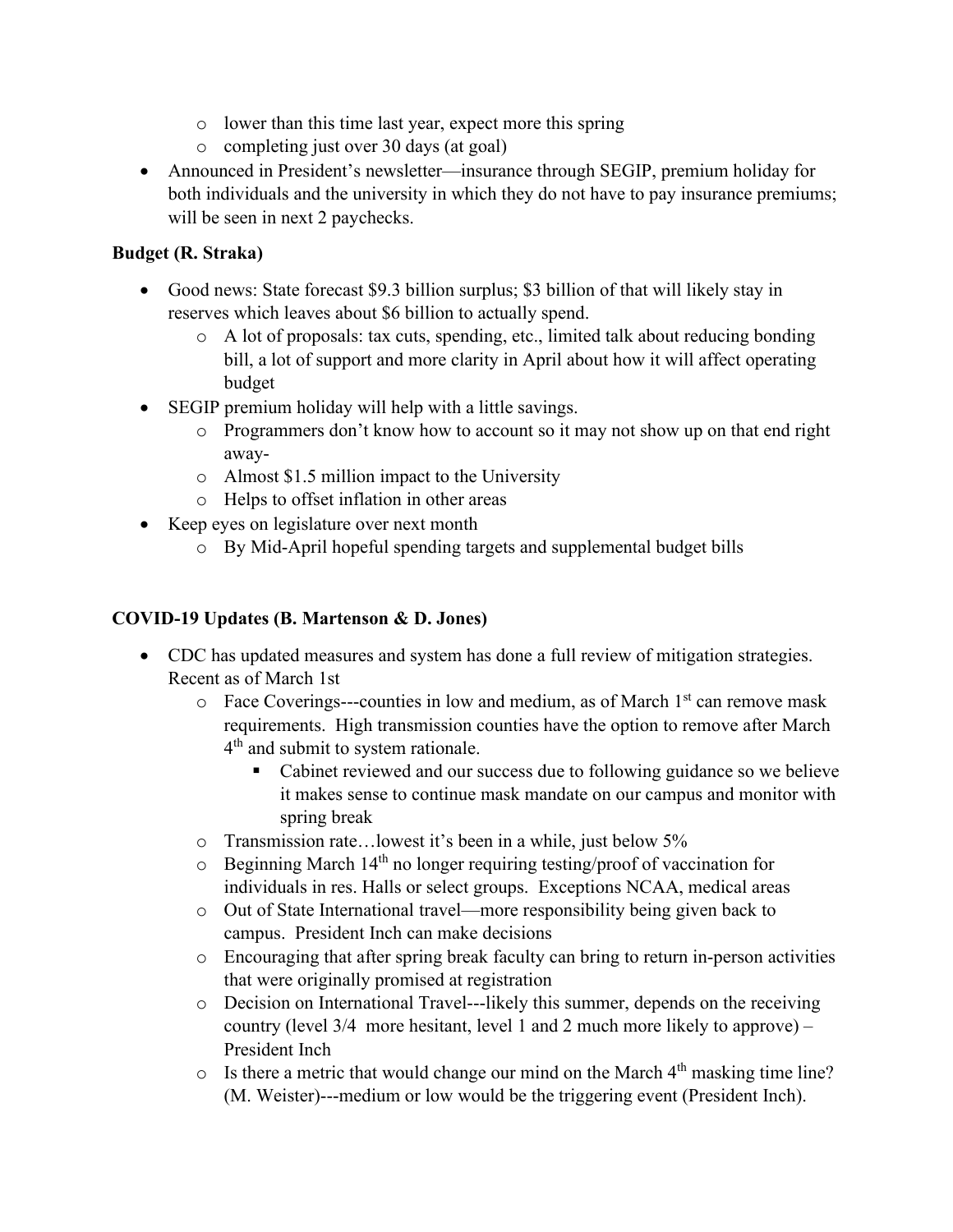Our transmission rate was over 33% in January and today in early March less than 5% . Do not want to put anything into place that will trigger changing that.

# **IT Solutions Update (M. Johnson)**

- [IT Solutions MC Talking Points](https://mnscu-my.sharepoint.com/:b:/g/personal/dy6217wl_minnstate_edu/EUJJKwVBZLlMsNPxUBBdtusBi0ZIdpoACxA530ZOif-eOA?e=AbJH6A)
- New IT-Solutions service portal—in order to take your tickets, replaced (6-month project done in 3 months), credit to former ASF member Cathy Hughes, done in middle of semester. New capabilities to solve problems.
	- o ITS-services, if you have problems that's where you go.
- New purchase technology option for departments through the web. Have been able to personally purchase technology items from campus store but now should be able to purchase departmentally through the web.
- March is Microsoft March: we offer a lot of webinars, to learn more about the products and utilize/be more efficient.<https://mankato.mnsu.edu/365>

# **Administrative Searches & Future College Update (D. Jones & B. Martensen)**

- Search for Provost
	- o thanks for membership involvement
	- o 60 applicants narrowed down to 11, zoom next Monday and Tuesday, finalists by end of March
- 3 administrator Searches:
	- o Dean of Library and Learning (finalist stage),
	- o new college founding dean and College of Allied Health and Nursing dean-- working with search firm, now just entering recruitment window, hoping to have finalists in mid to late April.
- Future college workgroup
	- o Continue with updates and finalizing updates, what should wait for a founding dean to structure.
	- o Using matrix report do decide how do you operationalize.
	- o Finalizing some positions that will change (mostly classified) and biggest impact to ASF is advising which is being discussed with Sara GR and her staff in how that will be handled.

### **MSU Diversity, Equity, & Inclusion Hiring Practices (H. Morris)**

- Equity 2030—how do we improve overall situation for students, domestic and students of color, diverse students and employees
- How do we move from our current (less than 13%) person of color ratio to our goal number of 20% based on state demographics and projected goals of students (18% for students, 20 by next year or so)?
- To get more employees, need them to be interested. How do we define and advertise ourselves as a place that people want to work?
- [University Demographics Section for Hiring-](https://mnscu-my.sharepoint.com/:w:/g/personal/dy6217wl_minnstate_edu/EQ5G3Idw7EpKssPr9zBHV1gB84PTMp_Iw_qDSt96jOqdZQ?e=edI3Cf)--to reflect missions, values, as first part
- Rationale from HR and recruiting—turning our process around, how can we have the best candidates choose us (not us choosing them)?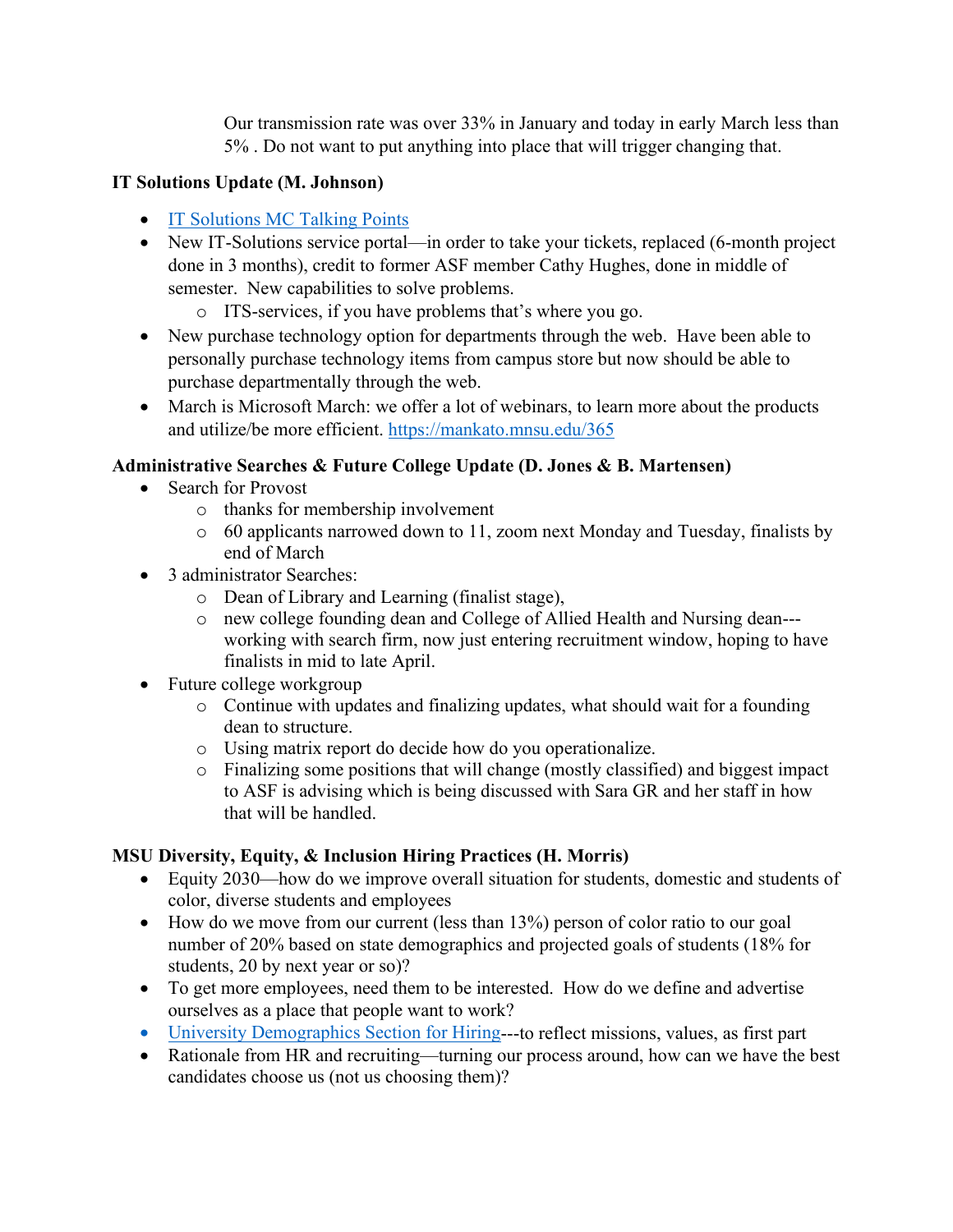- o Other pieces to this job posting would be description of the college and department, then list the qualifications, etc.
- o Instead of starting with here is what we are looking for and apply here, starts with here is what we are about as an institution.
- Also looking at positions (looking at classified first), removing barriers to expand our applicant pools
- Invite Steve and Henry to a meeting at ASF—would like ASF feedback on this proposal
- Initially we had a version stating we are second largest university in MN, we changed it to say largest in MinnState system.
- What have we done to find out what those best candidates are looking for (the great resignation and gen Z reflect what they need) to inform what we are putting out there? Handshake –remote work clicked on 3 times more than non-remote work option job postings (M. Weister)
	- o Gen Z and others---they want to know the values of the institution to see if they align. IN this document DEI is important, long history of being here, people that want to be a part of Equity/Destination 2030, and flex-work (H. Morris)
	- o Reaching out to past applicants for positions, faculty then others, asking them not about their experience in the application process and why they chose MSU, Mankato. #1 is location and after that people want to be a part of something bigger and contribute to student success. National research –candidates think of first: can I envision myself working there? Still gathering data on past recruitments and data—why us and experience and happy to share as we gather more. (S. Barrett)
	- o Intention is we would post on the flex-work eligible status (President Inch)
- [Diversity Equity and Inclusion Hiring Procedures-](https://mnscu-my.sharepoint.com/:w:/g/personal/dy6217wl_minnstate_edu/EWamou0pd3lKk2-HUUIOrsIBst5F8steom4GyxGGAroPPQ?e=WNw4xk)How do we then evaluate those people that come here and ensure their values align with what's important to us? We have always had a diversity and inclusion statement, not always used well but now all must fill out and then use a rubric to help the search committee evaluate. The general level of commitment and what things they have done.
	- o This roll-out will be leading with our unclassified, classified will come later because of some other nuances to fit their work into the rubric/evaluation process
	- o Remind people: search committees need to have at least 2 on-campus interview questions related to DEI. If there are other more appropriate questions not listed—e-mail and propose the list grows over time.
	- o Working with supervisors/hiring officials
	- o Venues for job search advertisements—to help them see our commitment
	- o ASF would love to have presented at membership and would like feedback from our group as a whole. Mandy will be in touch after today. H. Morris will e-mail.
	- o Will there be opportunities for hiring authorities to have self-reflection assessment? (L. Steinborn-Gourley)
	- o Yes there is DEI plan—training for search committees and maybe also into diversity institute (H. Morris)
	- $\circ$  March 14<sup>th</sup> DEI Search Training –announced through Provost e-mail, is that related to this process? (M. Weister)
	- o Yes, led by AVP Timothy Berry who was on the work-group to develop this process. Event is for unclassified. (H. Morris)